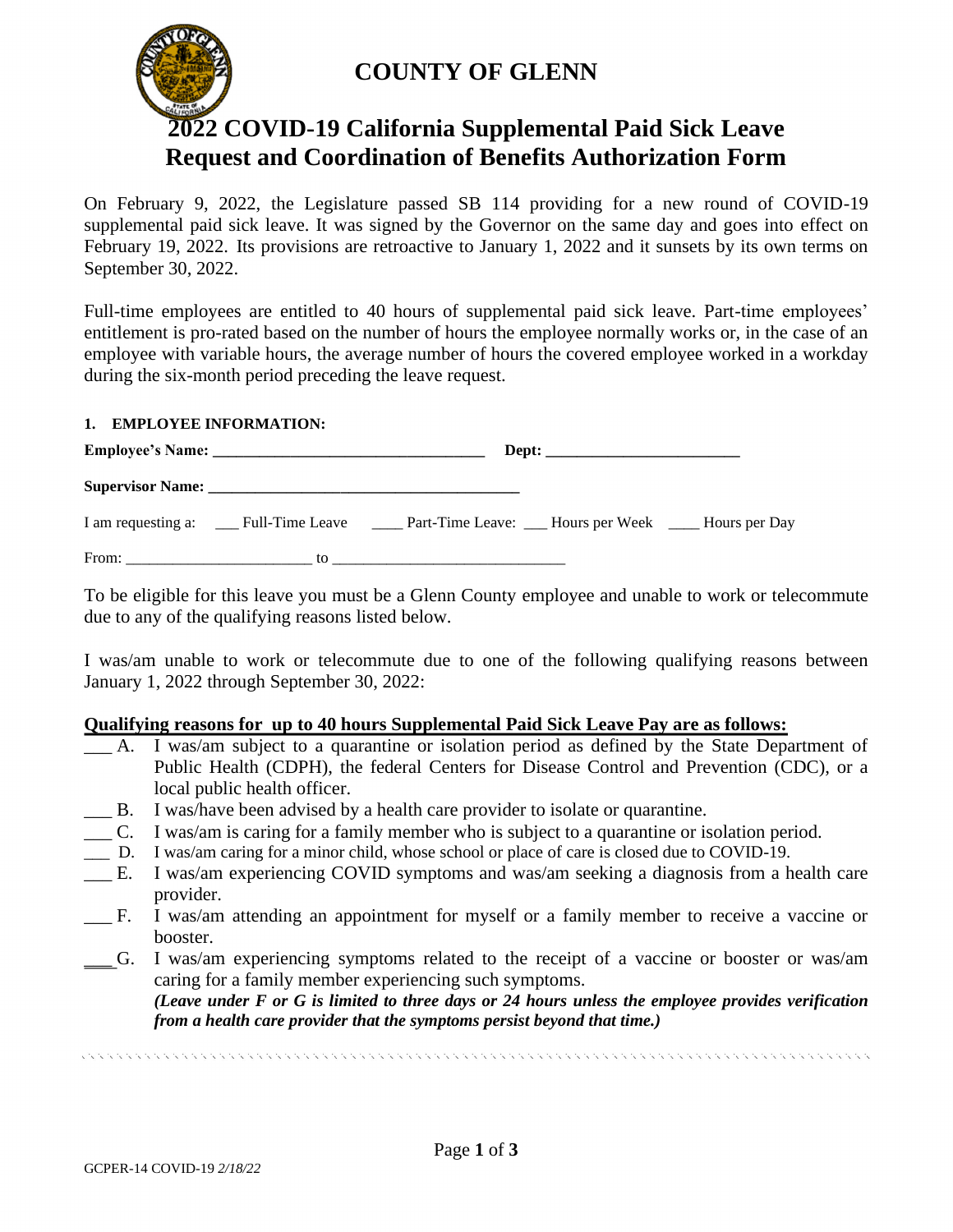# **Qualifying reasons for up to 40 hours Additional Supplemental Paid Sick Leave Pay are as follows:**

In addition to the initial 40 hours of supplemental paid sick leave, a covered employee is entitled to receive an additional 40 hours of supplemental paid sick leave if the covered employee or a family member tests positive for COVID-19. To receive this second 40-hour block of leave, however, the employee must test and provide proof of their or their family member's positive test. If the employee refuses to provide such documentation, the employer has no obligation to provide the additional 40 hours of leave.

A. I tested positive for COVID-19

B. A family member tested positive for COVID-19

**\*Special Note: All selected elections are final and may not be modified for the duration of the specified leave.**

## **2. PAY STATUS: At the Onset of This Leave of Absence, I Request the Following Pay Status**

|                                                                          | I request the use of up to 40 hours of <b>California Supplemental Paid Sick Leave Pay</b> (Pay will be paid at regular rate of pay up                                                                                                                                                 |  |  |  |
|--------------------------------------------------------------------------|---------------------------------------------------------------------------------------------------------------------------------------------------------------------------------------------------------------------------------------------------------------------------------------|--|--|--|
|                                                                          | to $$511$ per day and $$5,110$ in aggregate) (code 3082)                                                                                                                                                                                                                              |  |  |  |
|                                                                          | I request the use of 40 hours of Additional California Supplemental Paid Sick Leave Pay (Pay will be paid at regular rate of                                                                                                                                                          |  |  |  |
|                                                                          | pay up to \$511 per day and \$5,110 in aggregate) (Code 3084)                                                                                                                                                                                                                         |  |  |  |
| Should the leave go beyond 80 hours, I request the following pay status: |                                                                                                                                                                                                                                                                                       |  |  |  |
|                                                                          | I have not/will not apply for wage replacement benefits (State Disability): The leave banks I select below will be used for all<br>my regular work shifts for the duration of my leave. (Required if not receiving wage replacement benefits or if disability<br>benefits are waived) |  |  |  |
|                                                                          | I request to coordinate my leave bank hours with wage replacement benefits (State Disability/Paid Family Leave) up to 100%                                                                                                                                                            |  |  |  |
|                                                                          | of base bi-weekly compensation: I understand that I cannot exceed my regular County wages when coordinating my leave                                                                                                                                                                  |  |  |  |
|                                                                          | banks with State Disability benefits.                                                                                                                                                                                                                                                 |  |  |  |
|                                                                          | Leave Without Pay (LWOP): This is a fully unpaid leave, no leave bank hours will be used for the duration of your leave.                                                                                                                                                              |  |  |  |
|                                                                          | (Employee's in a LWOP status will not accrue additional leave while in LWOP status)                                                                                                                                                                                                   |  |  |  |
|                                                                          |                                                                                                                                                                                                                                                                                       |  |  |  |

#### **Employee Acknowledgment**  $\overline{\phantom{a}}$ (Employee Initials) **If your leave becomes unpaid, you will be responsible for submitting your share of the health benefit premium to the Department of Finance by the 10th day of the month preceding the coverage month. If your premium payment is not made in a timely manner, your group health insurance will be cancelled, provided we notify you in writing at least 15 days before the date that your health coverage will lapse. The same provisions apply to the premium requirements for group dental, vision, and supplemental life insurance plans.**

#### **3. ACCRUAL INFORMATION: Accrual Banks to be Coordinated during a Leave of Absence.**

Accruals will be used in the order of Sick Leave, Vacation and then Compensatory Time Off (CTO) if applying for State Disability or Paid Family Leave. Up to 80 hours of Vacation time may be kept in the bank if not filing a State Disability or Paid Family Leave claim. Please list any requests regarding accrual usage including if any Annual Leave should be used in the box below.

**\_\_\_ Yes, I would like to coordinate Sick Leave with Supplemental Paid Sick Leave Pay (Not available if leave is for reason 3 above).**

**\_\_\_ Yes, I would like to coordinate Vacation with Sick Leave with Supplemental Paid Sick Leave Pay.**

**\_\_\_ Yes, I would like to coordinate Compensation Time off with Sick Leave with Supplemental Paid Sick Leave Pay.**

**Notes:**